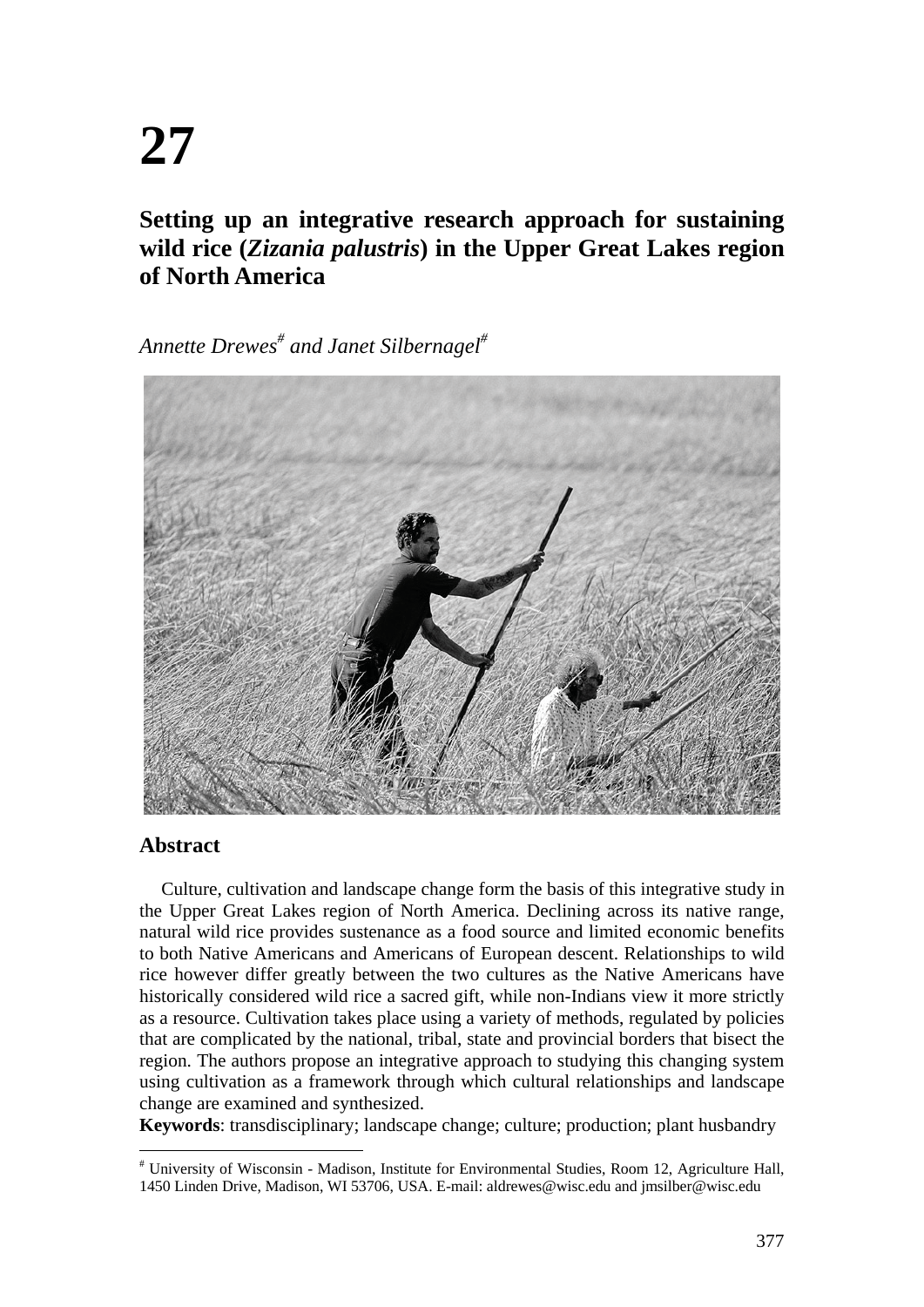## **Introduction**

Wild rice (*Zizania palustris*) is an aquatic grass, native to North America. An annual, wind-pollinated plant, wild rice occurs in both natural and cultivated stands and is harvested for its highly nutritious seed. Once widely distributed across the eastern United States and southern Canada, wild rice is primarily found today in the shallow lakes and slow-moving streams of the Upper Great Lakes region (Oelke et al. 2000). Often covering vast stretches of open water so that they resemble fields, the natural wild rice found today is for all purposes the same 'wild' rice (nondomesticated) that Europeans first encountered when arriving in North America (Vennum 1988).

Wild rice has a long history of use by Native Americans (First Nations) in the Upper Great Lakes region (Jenks 1900; Mather and Thompson 2000; Valppu 2000; Huber 2000). Harvesting rice for food, and hunting waterfowl within its aquatic beds, the Ojibwe (Chippewa) people were bound to wild rice through stories and subsistence. Legend tells of the historic Ojibwe migration westward along the Great Lakes to the land where "food grows on water" and ceremonies and customs surrounded its use and harvest (Vennum 1988; LaDuke 2003).

The Ojibwe, up until the early 1900s, were the primary beneficiaries of the market for wild rice. With the advent of mechanization and the movement to paddy production by Euro-Americans in the mid-1900s, the Ojibwe were almost totally removed from any market profits (Vennum 1988). Today, while nearly all of the world's wild-rice production occurs in the United States and Canada, only a small fraction of the producers are Native Americans. The total production of wild rice in the 1990s averaged 11-14 million pounds (processed weight) annually, with paddy wild rice making up 87-94% of the crop and lake and river wild rice supplying the rest. The value of all forms of this crop is estimated at US\$15-\$25 million per year (USDA 1996).

Wild rice can be viewed as two entities – one an economic crop grown and harvested on private lands or cultivated in natural lakes (Canada) and the other a naturally occurring grain that grows in public waters and is available (through permits) to any resident who would like to harvest it. This second category, defined here as 'natural wild rice', is of particular interest in our research.

In 1999, a conference on wild-rice research and management was held in Carlton, Minnesota, USA. Representatives from Canada, the USA and Native American communities on both sides of the border participated. Papers presented during the conference highlighted wild-rice research from the perspectives of archaeology, ecology, management, genetics and reproduction, and conflict and concerns (Williamson, Dlutkowski and McCammon Soltis 2000). Absent from the research presented was a 'big picture' look at wild-rice landscapes across the Upper Great Lakes region. A report on the conference by the U.S. Environmental Protection Agency (1999) confirms the cultural tension around the issue of wild rice and wildrice research, and calls for increased understanding of wild-rice distribution tendencies and candid discussions on who is managing the rice and for what purposes.

The question we pose for this research is: Under which circumstances are wild-rice landscapes increasing/decreasing? Our interest lies in addressing this question through the lens of landscape ecology, using cultivation as a framework to explore the influences of natural and cultural drivers on wild rice landscapes. This paper sets forth the reasoning for using an integrated research approach and proposes methodology to accomplish these goals.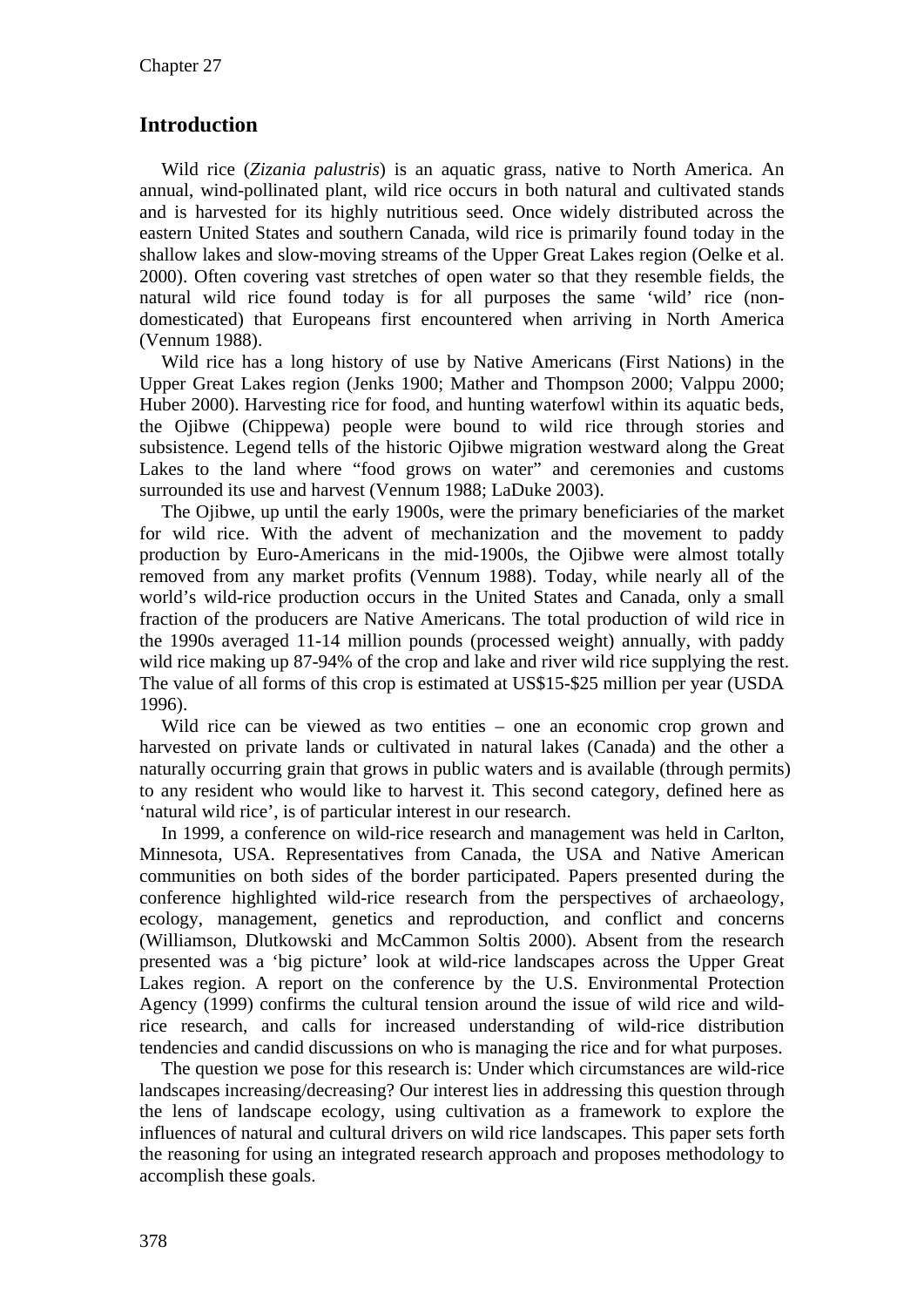#### **Study area**

Wild-rice landscapes, for the purposes of this study, are geographic areas shaped and influenced by human cultivation of wild rice (*Zizania palustris*) that currently sustain, or are known to have sustained in the past 150 years, harvestable acreages of wild rice. The study region is the Upper Great Lakes area of North America, encompassing the northern portions of Minnesota and Wisconsin in the USA and the province of Ontario, Canada to the north. This glaciated alluvial region, described by Jenks in 1900 (reprint 1977) as the 'wild-rice district,' contains many low-gradient streams connecting numerous lakes, often with substrates of mucky, organic sediments that support the largest remaining concentration of wild-rice growth in North America.

For this landscape analysis we are interested in the anthropogenic forces acting upon the landscape over the past 120 years and the effects on wild-rice distribution today. Beginning in the mid-1800s and lasting until the early 1900s logging stripped the land of trees and brought in roads and settlement behind it. Construction of dams for hydropower exploded in the 1930s, and the 1950s and '60s saw the beginnings of mechanical cultivation and paddy production. Within this landscape natural wild rice continued to survive, and in some areas thrive, yet overall distribution and abundance declined (Tynan 2001; Pillsbury and Bergey 2000; Vogt 2000; Drotts 2000).

#### **Social system**

When considering the wild-rice landscapes of the Upper Great Lakes region, the inclusion of human activities is essential. Tress and Tress (2001) identify landscape as the particular point where culture and nature come together. What makes wild rice interesting as a landscape study is that two significantly different cultures are involved in the management and cultivation of this natural resource and the relatively small land base falls under the jurisdiction of multiple nations (Figure 1).



Figure 1. National, state and tribal boundaries in study area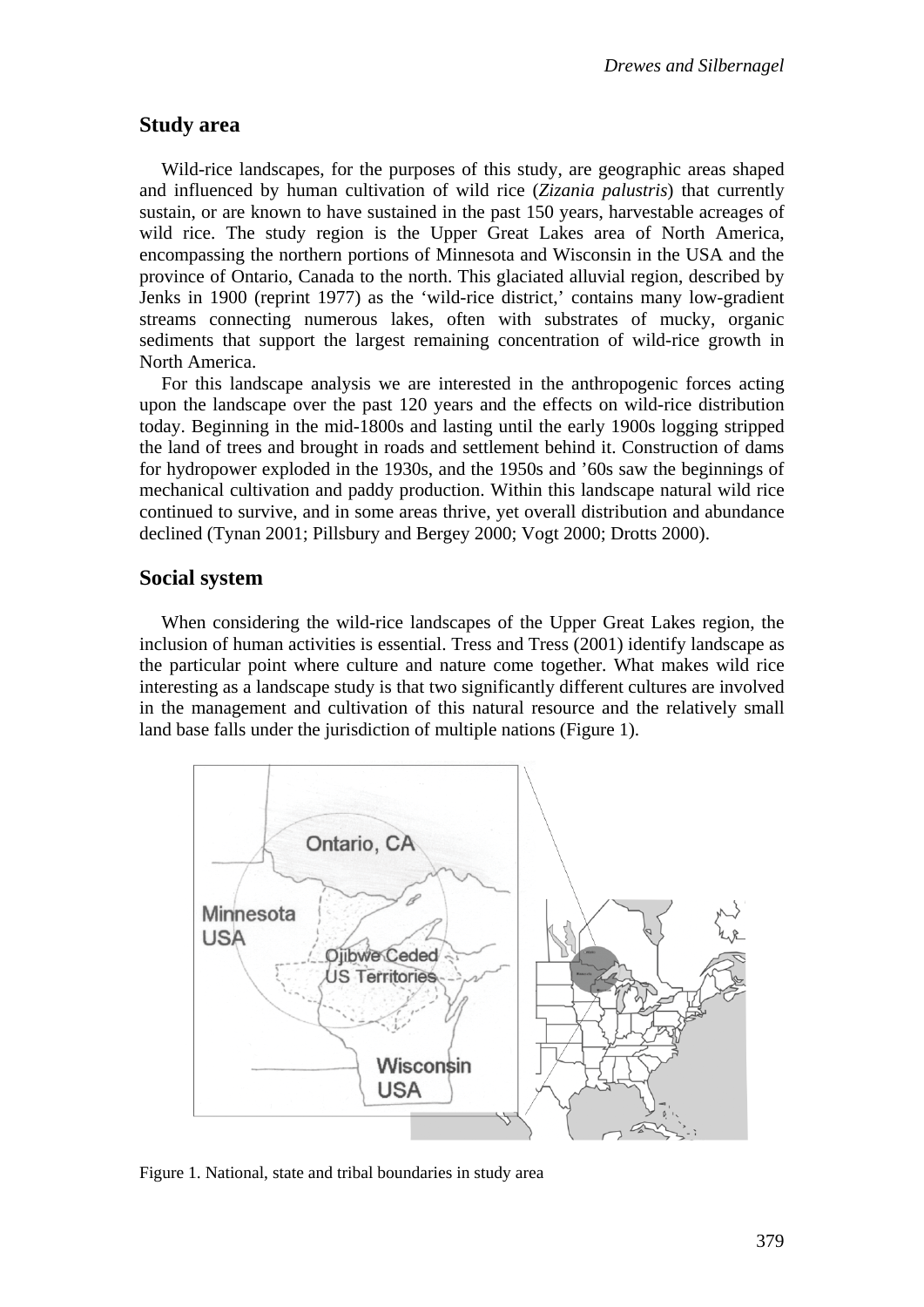Issues of harvest and sustainability for wild rice are interwoven across the Upper Great Lakes in a complex association of political boundaries and water management. Since the majority of natural wild-rice production occurs on waterways that are public, management typically falls under state or provincial governments. However, wild rice growing within tribal reservation lands in the United States is governed by the tribes and not under the authority of the state or province. In between these two scenarios are 'Treaty Ceded Areas' which fall under state control but allow Native Americans to harvest wild rice under their tribal authority.

Behind all of this are the people who harvest rice, whether Ojibwe or Euro-Americans. Some harvest rice for subsistence, others harvest rice for recreation or economic gain, but they all bring a perspective and relationship to wild rice with them. For the Ojibwe, wild rice has often been a constant presence in their existence, defining family traditions and weaving through the history of their people. Euro-Americans have grown to enjoy the taste of wild rice, venturing out to purchase or pursue the wild grain as a family tradition, occasional hobby, or as serious gatherers. Conflicts have arisen, often as a result of cultural differences around harvest and cultivation issues. Mechanical harvesting, introduced in the 1940s, was quickly banned in the United States but encouraged in Canada. The early machines, in addition to being able to harvest in half an hour what two people in a canoe harvest in a day, extensively damaged the plants and removed up to 90% of the seed leaving less for next years crop (Vennum 1988). Today genetic mapping and bio-engineering of wild rice for agricultural production have raised voices of concern, especially in the Native American community, around the effects manipulated seeds will have on natural wild-rice stands (LaDuke 2003). Recognizing the history and cultural differences that underlie these areas of conflict and disagreement is important to moving forward in managing wild-rice landscapes for a sustainable future.

## **Cultivation**

Archeaological evidence from pollen records indicates that wild rice was probably present in harvestable quantities at various times within the past 9,000 years (Huber 2000). Evidence of processing and use of wild rice as a food source shows up in the archaeological record about 2000 years ago (Valppu 2000). In the United States and Canada, wild-rice use has been mainly associated with the Ojibwe (Ojibway, Chippewa) Indians of the Upper Great Lakes region, harvesters of this grain for the past three centuries (Vennum 1988).

The phrase 'wild rice' does not differentiate between rice that is harvested from natural stands and rice that has been planted and harvested in paddies. Although both utilize the plant *Zizania palustris*, the effort and technology invested to grow and harvest the crop are significantly different. Across the Upper Great Lakes region cultivation and harvest of wild rice occur in a variety of ways: through seeding of natural lakes, water-level manipulation to encourage growth on dammed flowages, centuries-old hand-harvesting, mechanical harvesting and the use of paddies for agricultural production.

All of these levels of plant husbandry can be found in the Upper Great Lakes region today, yet researchers have been slow to document influence on landscape change or the cultural relationships that have shaped them.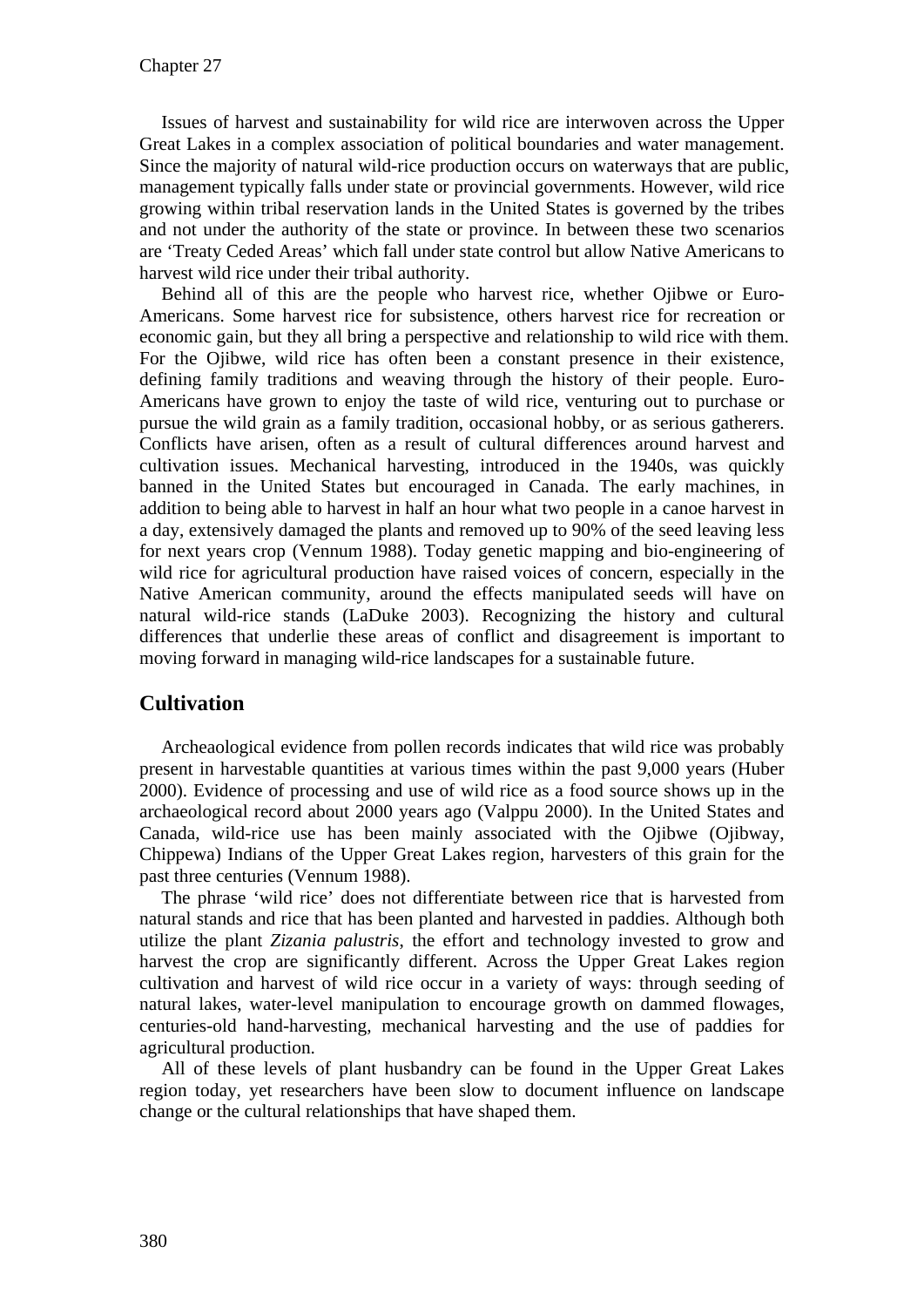## **An integrative approach**

Landscape ecology provides an appropriate interdisciplinary approach to the study of wild-rice landscapes. Support for this type of integrative approach is evident in the recent publication of books such as *Integrating Landscape Ecology into Natural Resource Management* (Liu and Taylor 2002), *Cultural Landscapes and Land Use* (Dieterich and Van der Straaten 2004), and *Sustainable Landscapes and Lifeways* (Buttimer 2001), which explore the utilization of landscape research towards issues of resource management across human-impacted landscapes and including society as an active participant.

Interdisciplinary landscape research, according to Fry (2001, p. 160), is that which "...endeavours to understand the underlying relationships between different subjects and develop theory across disciplinary boundaries to gain a transdisciplinary understanding of landscape processes". Tress and Tress (2001) move further on this by describing transdisciplinary landscape research as coordinating scientific approaches from the natural and social sciences and involving society as part of the research process. Using an integrated approach in landscape research, influenced by systems thinking and transdisciplinarity, has been suggested in the literature as a means for bridging theory and practice, and moving towards a more 'holistic' understanding of landscapes (Palang, Mander and Naveh 2000; Naveh 2000; Bastian 2001).

Understanding the cultural and natural drivers that influence wild-rice landscapes can provide a knowledge base from which to develop more targeted resource management strategies for wild rice. Approaching wild-rice landscapes from a systems perspective we recognize the natural system or land base that supports the landscape, the social systems relating to cultural knowledge and beliefs about this landscape, and the interaction between these two systems that is manifested through cultivation. Of course, there are other external sociological factors such as economics, management and land use that influence this landscape but are not the focus of investigation.

#### **Proposed methods**

In this integrated research approach, cultivation provides a framework through which the cultural context is viewed to identify relationships and impacts on wild-rice landscapes. The basic question of whether or not wild-rice landscapes are declining or increasing and how cultivation and culture affect that change is addressed using a multi-scale scenario approach.

Initial investigations will identify wild-rice landscapes in existence today at a broad scale across the Upper Great Lakes region. Spatial analysis will be conducted exploring the multiple themes of dam structures, roads, settlement and land use in relation to existing wild-rice beds. Once this baseline regional data set has been developed, representative local sites within catchment basins can be identified for fine-scale analysis, utilizing the cultivation framework below.

#### **Cultivation framework**

William Doolittle (2000) identifies five levels of plant husbandry in *Cultivating Landscapes of Native North America*. The simplest level is gathering of wild foods, while the most intense is the planting, harvesting and tending of domesticated species (agriculture). Applying Doolittle's levels to wild-rice plant husbandry we identify four levels across the Upper Great Lakes region: simple *gathering* on natural stands, by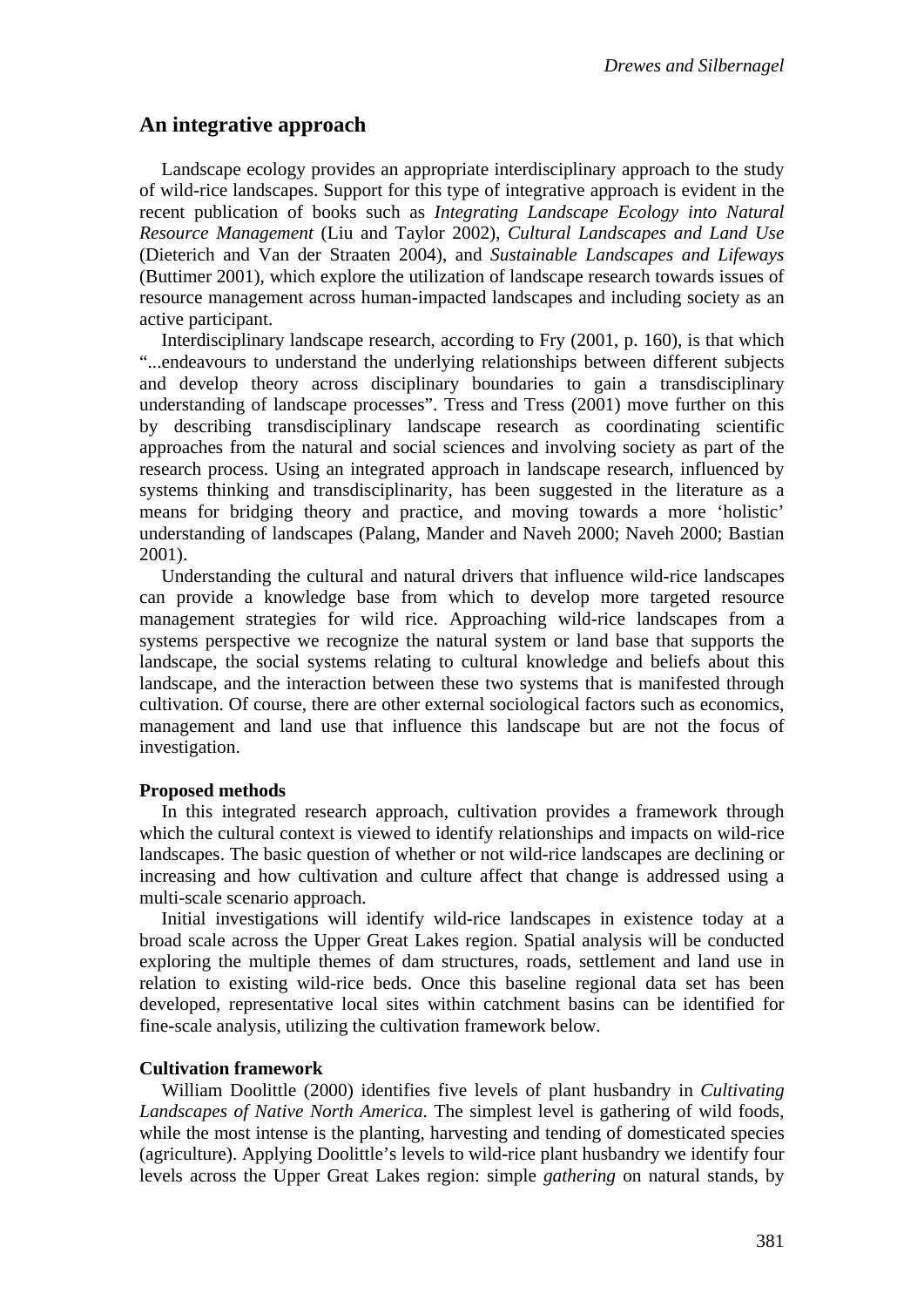two people using a canoe (used across the region); *encouragement* of wild rice through seeding of new rice beds and/or water-level management on dammed flowages; *cultivating* natural lakes by seeding them with wild rice and then mechanically harvesting them (Canada); and *agricultural production* of wild rice, the most intensive form, involving the construction of paddies, seed selection and planting, fertilization/protection and mechanical harvesting.

Two ricing sites will be selected for fine-scale analysis at each of these four levels of plant husbandry classification – one within reservation boundaries and one outside. Within each site a more in-depth analysis of landscape change will be conducted using aerial photos, historical documents, permit data and personal interviews. Personal interviews will also be used to gather information on the history of cultivation on that site, identification of participants, relationships to ricing, and perspectives on wild-rice sustainability. In Finland, personal thematic interviews were used to establish relationships and perspectives of various stakeholders involved in fishing. Similar to wild-rice landscapes, fisheries use in Finland has evolved from heavily subsistence-oriented base to a more tourism/recreational base and involves issues of private and public ownership (Salmi and Muje 2000; Tonder and Jurvelius 2000).

#### **Conceptual model**

The development of both qualitative (interviews and historical) and quantitative (permit data and landscape metrics) data sets up a conceptual model to identify the influences of natural and cultural drivers on wild-rice distribution. We have developed a format for this model similar to a Rose diagram in which the relative magnitude and direction of petals provide a visual pattern of influence or change (Figure 2). Within our research we are concerned with direction of change (increasing or decreasing wild rice) and the drivers influencing this change. The cultural and natural influences are the drivers.



Figure 2. Influence of natural and cultural drivers on wild-rice distribution during three different time periods. (A) Pre-settlement (pre-1850s); during this time wild-rice distribution was expanding and natural drivers were relatively stable. (B) By the 1970s wild-rice distribution had begun to decline and the supporting land/water base had undergone significant changes, along with a change in dominant culture. (C) Today (2004) we recognize that multiple natural and cultural drivers are influencing wild-rice distribution, but the overall direction is unclear.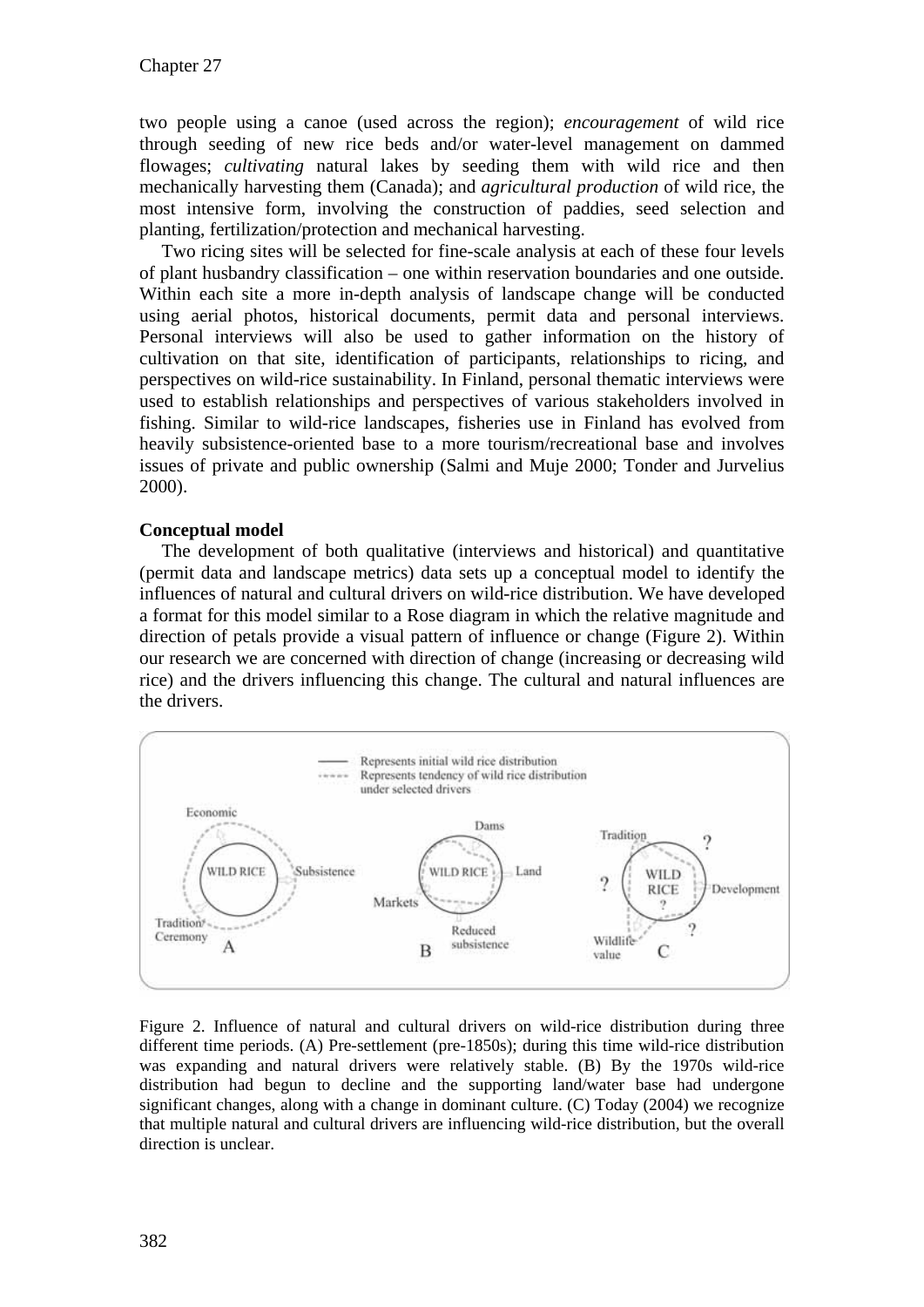From the literature we can identify drivers that influenced wild-rice landscapes historically. Ojibwe sustenance, family traditions and economic trade in the period of European exploration appear to have maintained or expanded the distribution of wild rice (Jenks 1900). Within the last 50-plus years we have seen a decline in wild-rice distribution along with changing land use, increased settlement and changes in the hydrological regime. In addition we have new drivers, such as agricultural production (paddy rice), bio-engineering, regulation and management and competing resource use. How then are these drivers influencing wild-rice landscapes today?

Approaching this question through our framework of cultivation methods, and addressing the issue of culture (Ojibwe vs. Euro-American) by using paired sites, allows us to look at natural and cultural drivers under specific interactions. Two scenarios will be developed under each of the four cultivation approaches (*gathering, encouraging, cultivation and agricultural production*) using the conceptual model outlined in Figure 2. Natural and cultural drivers, identified from the literature, personal interviews and historical site analysis as having an impact on wild-rice distribution are then paired with landscape change and permit data to provide a visual pattern of current local wild-rice landscapes. When these data are looked at across the eight case studies, re-occurring patterns may emerge.

Brought together and connected by the landscape of wild rice, the case studies offer windows into the intricate interactions influencing wild-rice growth, harvest and distribution (Figure 3). The development of each scenario (circle) within the overall landscape framework should provide a more complete understanding of our interactions with wild-rice landscapes today.



Figure 3. Conceptual model of integrative research. Filled circles represent the eight paired case studies, two each (Ojibwe and Euro-American) under A) gathering; B) encouragement; C) cultivating; and D) agricultural production. The eight case studies provide direction for the increase or decrease in wild-rice landscapes overall (middle circle) and are connected to each other.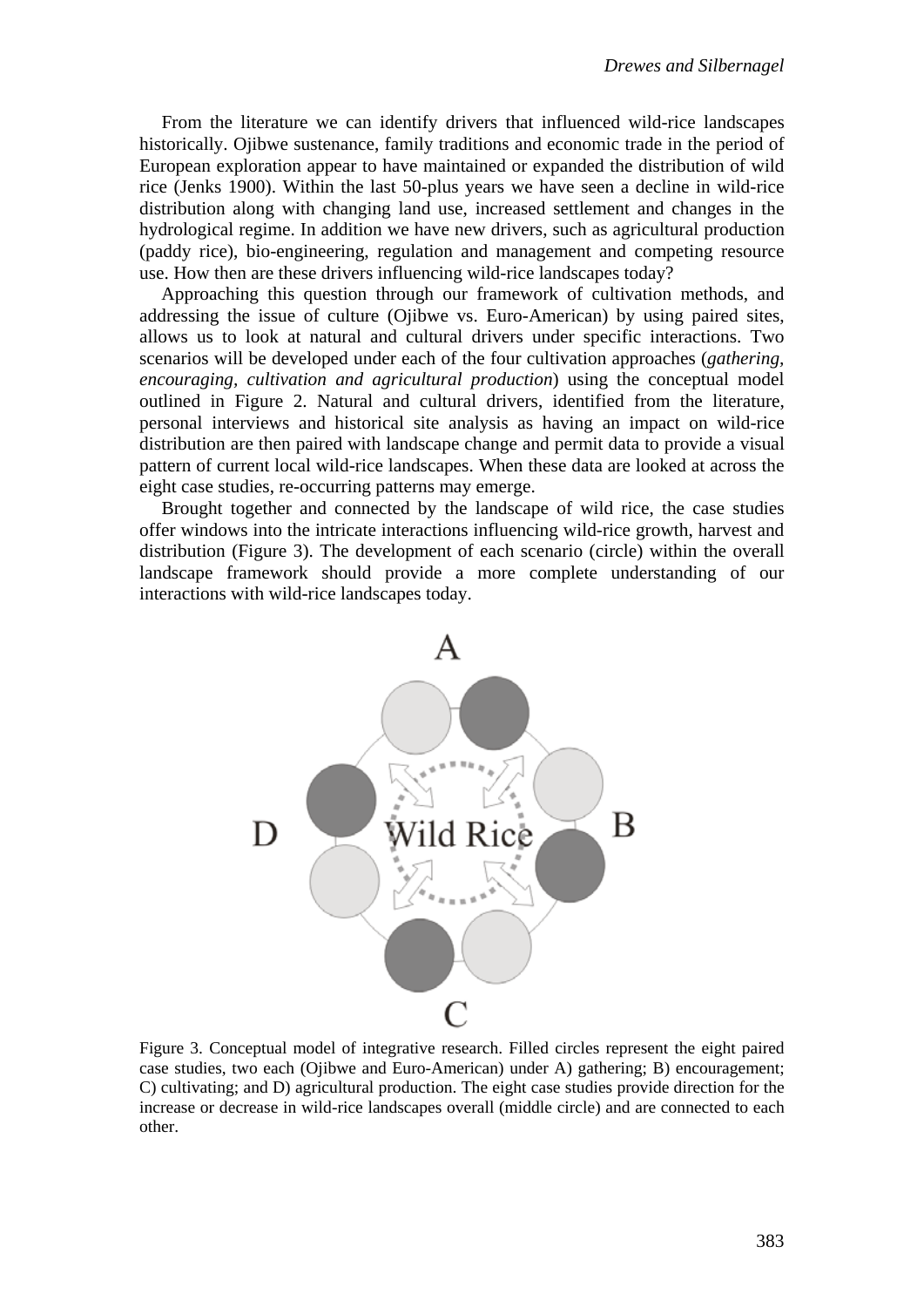## **Conclusions**

This work is seen as a first step in the process of understanding the direction wildrice landscapes are heading in the Upper Great Lakes region. There is much that this research will not measure, such as long-term hydrological flows, weather patterns, genetic variability of the wild rice, market influence and energy inputs. Measurement of wild-rice distribution is also constrained by the fluctuating nature of wild-rice populations from year to year.

This research will provide a baseline from which to measure future wild-rice distribution, case studies resulting in documented landscape change, and cultivation scenarios that provide an integrated look at the influences on wild-rice sustainability and cultural relationships. Resource managers looking to develop strategies for protection of wild-rice landscapes while managing human activities will find valuable tools and information in this study.

Not all people who value wild-rice participate in its harvest. Beginning our research with those who have an intimate connection through cultivation is a first step towards understanding the wild-rice landscapes of today. Further research will need to be done looking at new or existing drivers and changes in use or influence by social groups outside the realm of cultivation.

### **Acknowledgements**

Opening photograph "Harvesting Natural Wild Rice": Photo courtesy of the Minnesota Office of Tourism.

#### **References**

- Bastian, O., 2001. Landscape ecology: towards a unified discipline? *Landscape Ecology,* 16 (8), 757-766.
- Buttimer, A. (ed.) 2001. *Sustainable landscapes and lifeways: scale and appropriatenes*. Cork University Press, Cork.
- Dieterich, M. and Van der Straaten, J. (eds.), 2004. *Cultural landscapes and land use: the nature conservation-society interface*. Kluwer Academic Publishers, Dordrecht.
- Doolittle, W., 2000. *Cultivated landscapes of native North America*. Oxford University Press, Oxford.
- Drotts, G., 2000. Distribution of wild rice in Minnesota. *In:* Williamson, L.S., Dlutkowski, L.A. and McCammon Soltis, A.P. eds. *Proceedings of the wild rice research and management conference, Carlton, Minnesota 7-8 July 1999*. Great Lakes Indian Fish and Wildlife Commission, Odanah, 170-178. [http://www.epa.gov/glnpo/archive/GL005322-01/]
- Fry, G.L.A., 2001. Multifunctional landscapes: towards transdisciplinary research. *Landscape and Urban Planning,* 57 (3/4), 159-168.
- Huber, J.K., 2000. Archaeological implications of pollen evidence for wild rice (*Zizania aquatica*) during the Paleoindian, Archaic, and Woodland periods in northeast Minnesota. *In:* Williamson, L.S., Dlutkowski, L.A. and McCammon Soltis, A.P. eds. *Proceedings of the wild rice research and management conference, Carlton, Minnesota 7-8 July 1999*. Great Lakes Indian Fish and Wildlife Commission, Odanah, 40-53. [http://www.epa.gov/glnpo/ archive/GL005322-01/]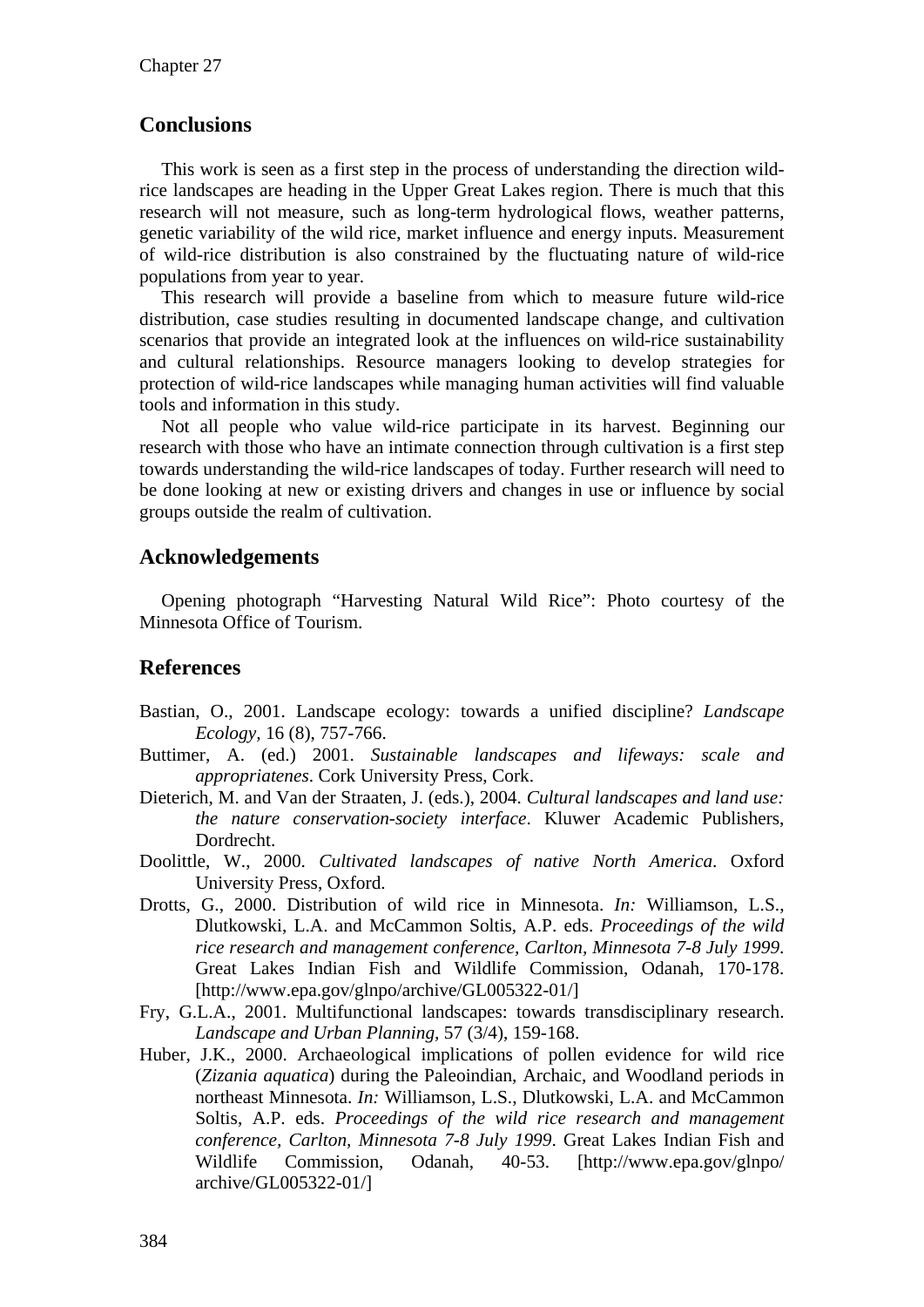- Jenks, A.E., 1900. The wild rice gatherers of the upper lakes: a study in American primitive economics. *Annual report of the Bureau of American Ethnology to the Secretary of the Smithsonian Institution,* 19 (2), 1013-1137. [http://www.wisconsinhistory.org/turningpoints/search.asp?id=1065]
- LaDuke, W., 2003. *Our manoomin, our life: the Anishinaabeg struggle to protect wild rice*. White Earth Land Recovery Project, Ponsford.
- Liu, J. and Taylor, W.W., 2002. Coupling landscape ecology with natural resource management: paradigm shifts and new approaches. *In:* Liu, J. and Taylor, W.W. eds. *Integrating landscape ecology into natural resource management*. Cambridge University Press, Cambridge, 3-19.
- Mather, D. and Thompson, G., 2000. Archeological perspectives on wild rice. *In:* Williamson, L.S., Dlutkowski, L.A. and McCammon Soltis, A.P. eds. *Proceedings of the wild rice research and management conference, Carlton, Minnesota 7-8 July 1999*. Great Lakes Indian Fish and Wildlife Commission, Odanah, 15-26. [http://www.epa.gov/glnpo/archive/GL005322-01/]
- Naveh, Z., 2000. What is holistic landscape ecology? A conceptual introduction. *Landscape and Urban Planning,* 50 (1/3), 7-26.
- Oelke, E., Bloom, P.R., Porter, R.A., et al., 2000. Wild rice plant development and seed physiology. *In:* Williamson, L.S., Dlutkowski, L.A. and McCammon Soltis, A.P. eds. *Proceedings of the wild rice research and management conference, Carlton, Minnesota 7-8 July 1999*. Great Lakes Indian Fish and Wildlife Commission, Odanah, 54-67. [http://www.epa.gov/glnpo/ archive/GL005322-01/]
- Palang, H., Mander, U. and Naveh, Z., 2000. Holistic landscape ecology in action. *Landscape and Urban Planning,* 50 (1/3), 1-6.
- Pillsbury, R.W. and Bergey, E.A., 2000. Effects of root mass and disturbance on wild rice (*Zizania aquatica*) survivorship. *In:* Williamson, L.S., Dlutkowski, L.A. and McCammon Soltis, A.P. eds. *Proceedings of the wild rice research and management conference, Carlton, Minnesota 7-8 July 1999*. Great Lakes Indian Fish and Wildlife Commission, Odanah, 206-214. [http://www.epa.gov/glnpo/archive/GL005322-01/]
- Salmi, P. and Muje, K., 2000. Local owner-based management of Finnish lake fisheries: social dimensions and power relations. *In: Report of the symposium on fisheries and society: social, economic and cultural perspectives of inland fisheries held in connection with the European Inland Fisheries Advisory Commission, twenty-first session, Budapest, Hungary, 1-7 June 2000*. FAO, Rome. FAO Fisheries Report no. 625 suppl. [http://www.fao.org/ docrep/meeting/x8232e.htm]
- Tonder, M. and Jurvelius, J., 2000. Local fisheries and nature protection: a case study in Lake Saimaa, Finland. *In: Report of the symposium on fisheries and society: social, economic and cultural perspectives of inland fisheries held in connection with the European Inland Fisheries Advisory Commission, twentyfirst session, Budapest, Hungary, 1-7 June 2000*. FAO, Rome. FAO Fisheries Report no. 625 suppl. [http://www.fao.org/docrep/meeting/x8232e.htm]
- Tress, B. and Tress, G., 2001. Capitalizing on multiplicity: a transdisciplinary systems approach to landscape research. *Landscape and Urban Planning,* 57 (3/4), 143-157.